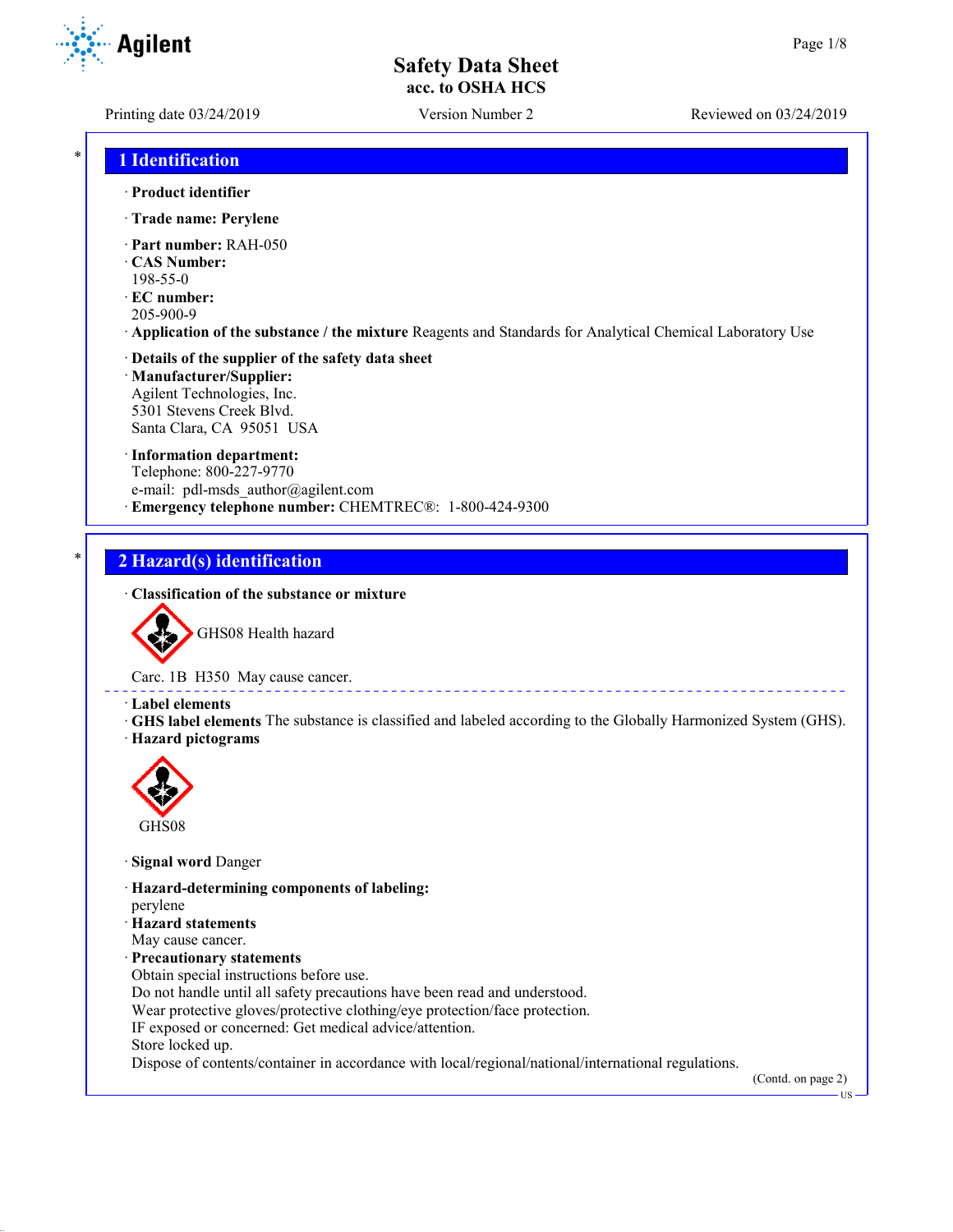Printing date 03/24/2019 Version Number 2 Reviewed on 03/24/2019

**Trade name: Perylene**

(Contd. of page 1)

· **Classification system:** · **NFPA ratings (scale 0 - 4)**  $\overline{0}$  $\overline{0}$  $\overline{0}$  $Health = 0$  $Fire = 0$ Reactivity  $= 0$ · **HMIS-ratings (scale 0 - 4)**



#### · **Other hazards**

- · **Results of PBT and vPvB assessment**
- · **PBT:** Not applicable.
- · **vPvB:** Not applicable.

### **3 Composition/information on ingredients**

- · **Chemical characterization: Substances**
- · **CAS No. Description**
- 198-55-0 perylene
- · **Identification number(s)**
- · **EC number:** 205-900-9

### \* **4 First-aid measures**

- · **Description of first aid measures**
- · **After inhalation:** Supply fresh air; consult doctor in case of complaints.
- · **After skin contact:** Generally the product does not irritate the skin.
- · **After eye contact:** Rinse opened eye for several minutes under running water.
- · **After swallowing:** If symptoms persist consult doctor.
- · **Information for doctor:**
- · **Most important symptoms and effects, both acute and delayed** No further relevant information available.
- · **Indication of any immediate medical attention and special treatment needed**
- No further relevant information available.

## **5 Fire-fighting measures**

- · **Extinguishing media**
- · **Suitable extinguishing agents:** Use fire fighting measures that suit the environment.
- · **Special hazards arising from the substance or mixture** No further relevant information available.
- · **Advice for firefighters**
- · **Protective equipment:** No special measures required.

### \* **6 Accidental release measures**

· **Personal precautions, protective equipment and emergency procedures** Not required.

(Contd. on page 3)



US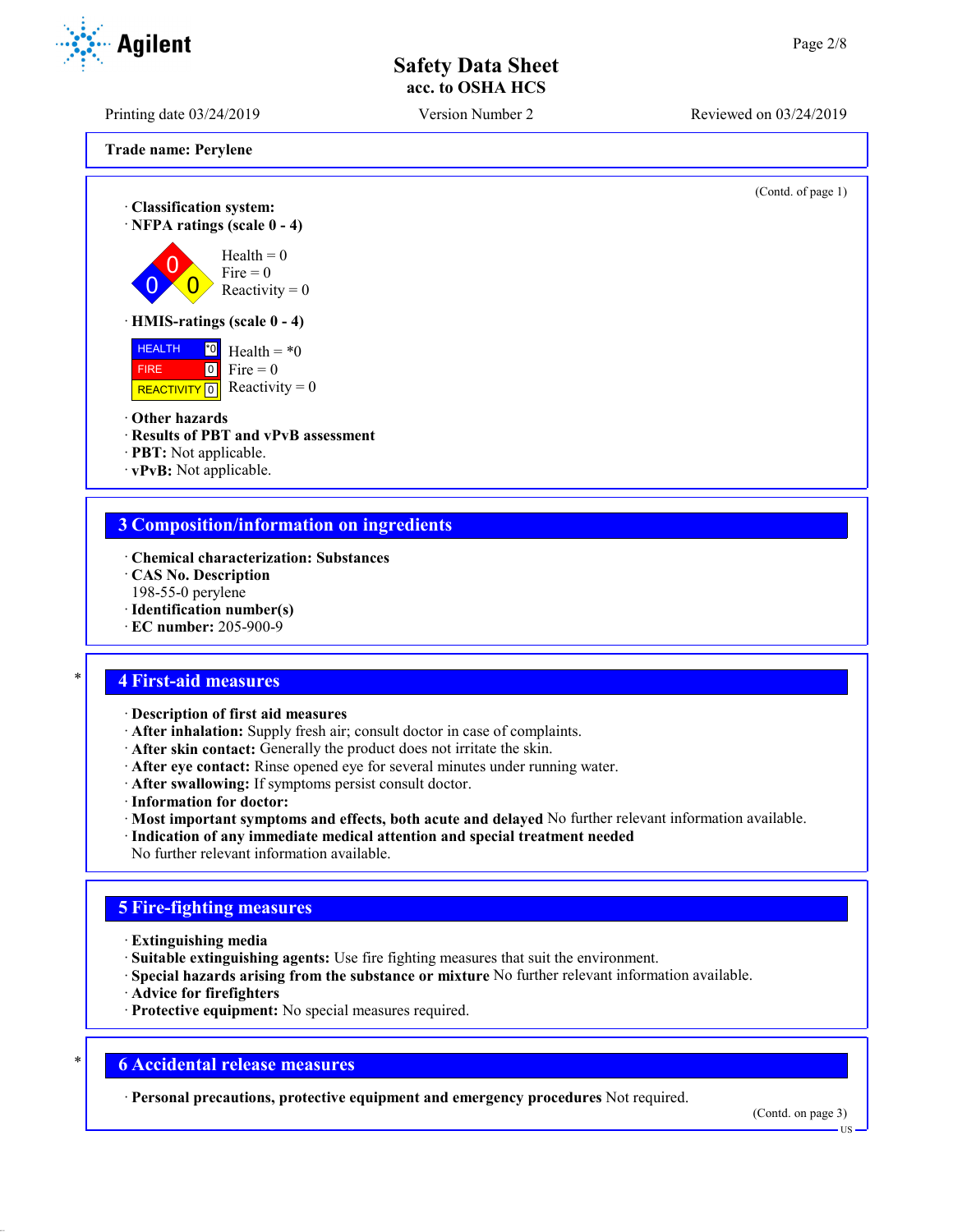Printing date 03/24/2019 Version Number 2 Reviewed on 03/24/2019

**Trade name: Perylene**

(Contd. of page 2)

· **Environmental precautions:** No special measures required.

· **Methods and material for containment and cleaning up:** Dispose contaminated material as waste according to item 13.

Ensure adequate ventilation.

· **Reference to other sections** See Section 7 for information on safe handling. See Section 8 for information on personal protection equipment. See Section 13 for disposal information.

# · **Protective Action Criteria for Chemicals**

· **PAC-1:**

Substance is not listed.

· **PAC-2:**

Substance is not listed.

· **PAC-3:**

Substance is not listed.

## \* **7 Handling and storage**

#### · **Handling:**

· **Precautions for safe handling**

Ensure good ventilation/exhaustion at the workplace.

Open and handle receptacle with care.

- · **Information about protection against explosions and fires:** Keep respiratory protective device available.
- · **Conditions for safe storage, including any incompatibilities**

· **Storage:**

- · **Requirements to be met by storerooms and receptacles:** No special requirements.
- · **Information about storage in one common storage facility:** Not required.
- · **Further information about storage conditions:** Keep receptacle tightly sealed.
- · **Specific end use(s)** No further relevant information available.

### \* **8 Exposure controls/personal protection**

- · **Additional information about design of technical systems:** No further data; see item 7.
- · **Control parameters**
- · **Components with limit values that require monitoring at the workplace:**

The following constituent is the only constituent of the product which has a PEL, TLV or other recommended exposure limit.

The following constituents are the only constituents of the product which have a PEL, TLV or other recommended exposure limit.

At this time, the remaining constituent has no known exposure limits.

At this time, the other constituents have no known exposure limits.

- · **Additional information:** The lists that were valid during the creation were used as basis.
- · **Exposure controls**
- · **Personal protective equipment:**
- · **General protective and hygienic measures:**

Keep away from foodstuffs, beverages and feed. Wash hands before breaks and at the end of work.

(Contd. on page 4)



US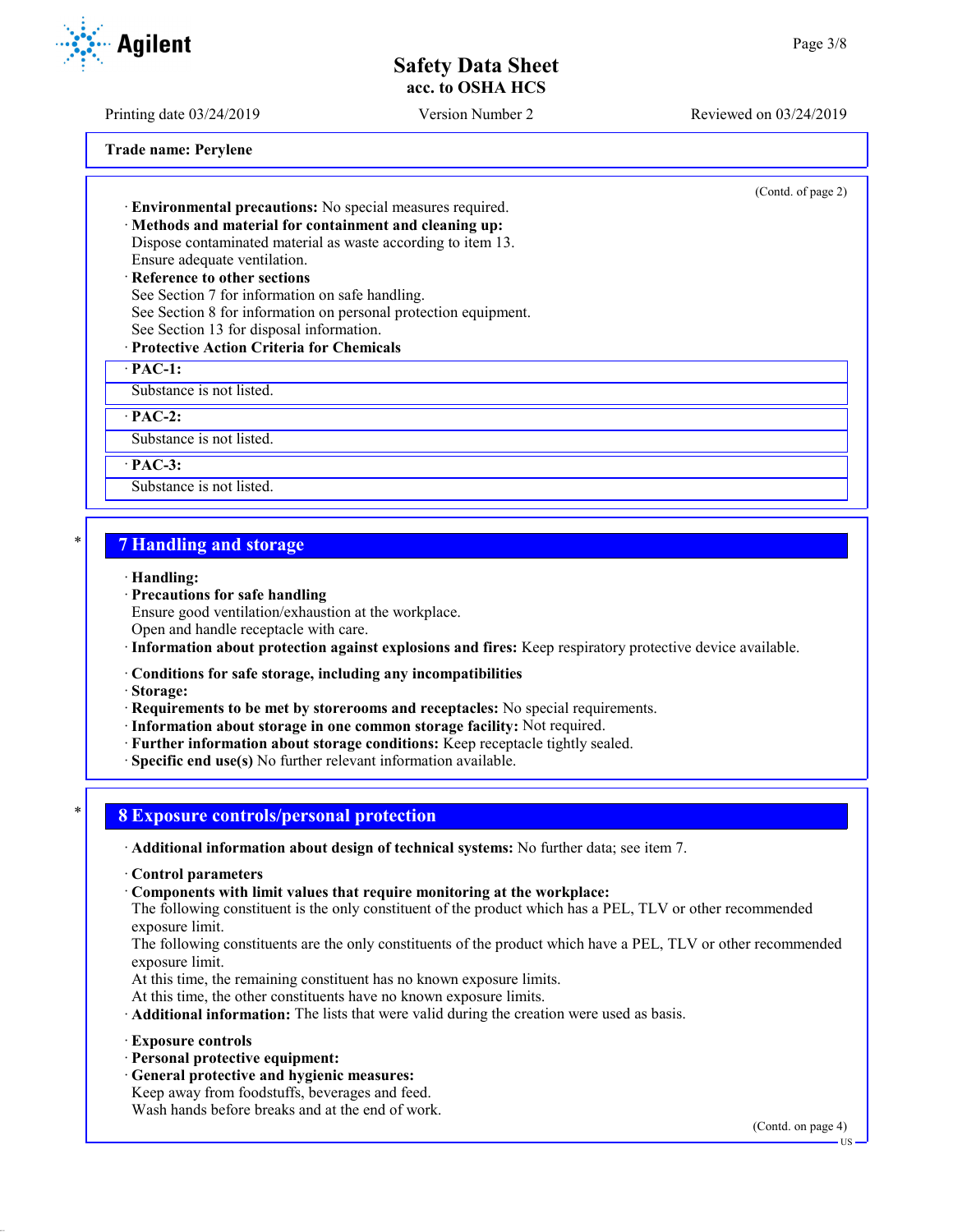Printing date 03/24/2019 Version Number 2 Reviewed on 03/24/2019

(Contd. of page 3)

**Agilent** 

**Trade name: Perylene**

Store protective clothing separately.

#### · **Breathing equipment:**

When used as intended with Agilent instruments, the use of the product under normal laboratory conditions and with standard practices does not result in significant airborne exposures and therefore respiratory protection is not needed.

Under an emergency condition where a respirator is deemed necessary, use a NIOSH or equivalent approved device/equipment with appropriate organic or acid gas cartridge.

#### · **Protection of hands:**

Although not recommended for constant contact with the chemicals or for clean-up, nitrile gloves 11-13 mil thickness are recommended for normal use. The breakthrough time is 1 hr. For cleaning a spill where there is direct contact of the chemical, butyl rubber gloves are recommended 12-15 mil thickness with breakthrough times exceeding 4 hrs. Supplier recommendations should be followed.

#### · **Material of gloves**

For normal use: nitrile rubber, 11-13 mil thickness

For direct contact with the chemical: butyl rubber, 12-15 mil thickness

The selection of the suitable gloves does not only depend on the material, but also on further marks of quality and varies from manufacturer to manufacturer.

#### · **Penetration time of glove material**

For normal use: nitrile rubber: 1 hour

- For direct contact with the chemical: butyl rubber: >4 hours
- · **Eye protection:**



Tightly sealed goggles

# \* **9 Physical and chemical properties**

| Information on basic physical and chemical properties<br><b>Ceneral Information</b> |                                               |  |
|-------------------------------------------------------------------------------------|-----------------------------------------------|--|
| · Appearance:                                                                       |                                               |  |
| Form:                                                                               | Solid                                         |  |
| Color:                                                                              | Not determined.                               |  |
| $\cdot$ Odor:                                                                       | Characteristic                                |  |
| Odor threshold:                                                                     | Not determined.                               |  |
| $\cdot$ pH-value:                                                                   | Not applicable.                               |  |
| $\cdot$ Change in condition                                                         |                                               |  |
| <b>Melting point/Melting range:</b>                                                 | 277-279 °C (530.6-534.2 °F)                   |  |
| <b>Boiling point/Boiling range:</b>                                                 | 467.5 °C (873.5 °F)                           |  |
| · Flash point:                                                                      | 228.6 °C (443.5 °F)                           |  |
| · Flammability (solid, gaseous):                                                    | Product is not flammable.                     |  |
| · Decomposition temperature:                                                        | Not determined.                               |  |
| $\cdot$ Auto igniting:                                                              | Not determined.                               |  |
| Danger of explosion:                                                                | Product does not present an explosion hazard. |  |
| <b>Explosion limits:</b>                                                            |                                               |  |
| Lower:                                                                              | Not determined.                               |  |
|                                                                                     | (Contd. on page 5)                            |  |

**TIS**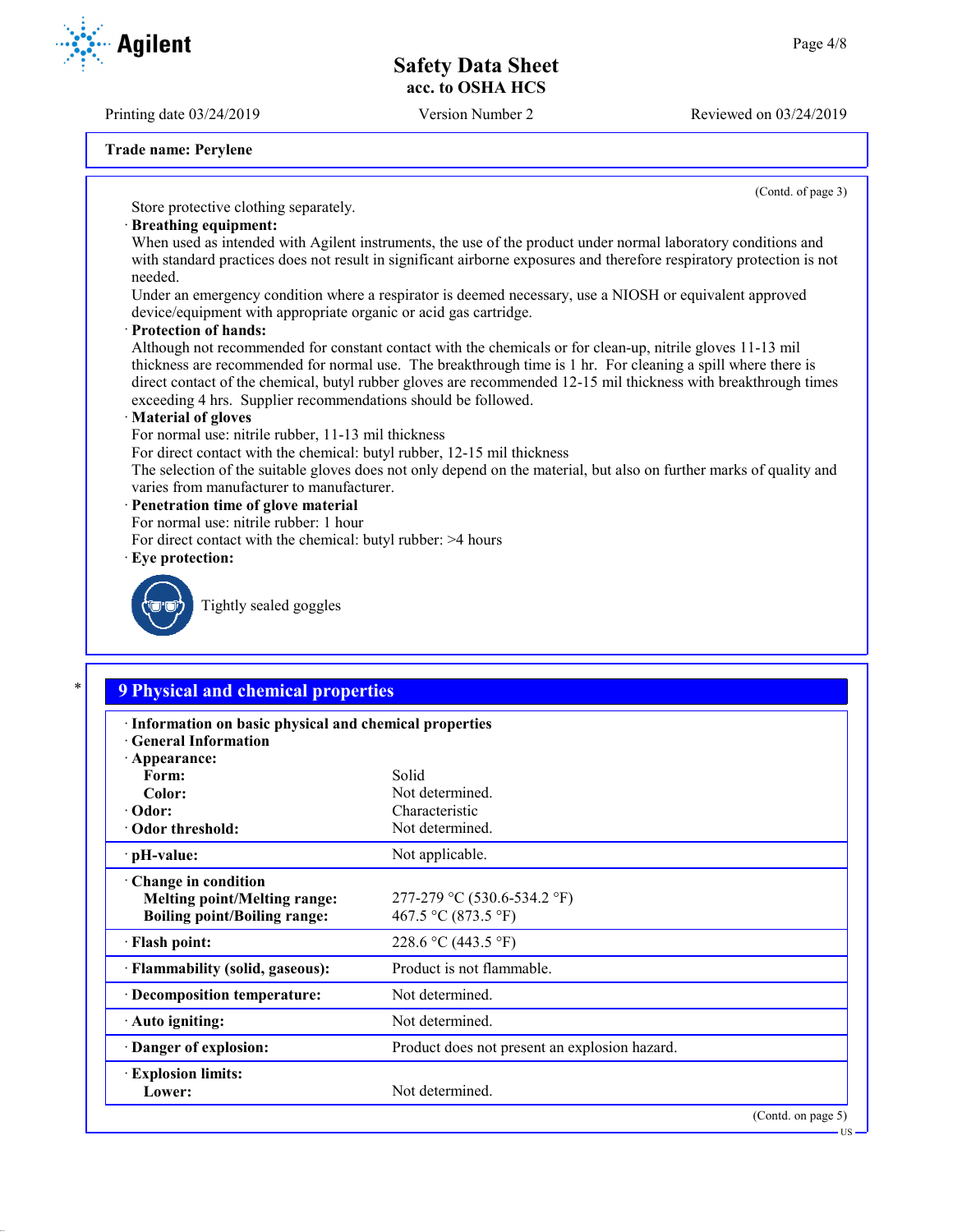Printing date 03/24/2019 Version Number 2 Reviewed on 03/24/2019

**Trade name: Perylene**

|                                    | (Contd. of page 4)                                         |  |  |
|------------------------------------|------------------------------------------------------------|--|--|
| Upper:                             | Not determined.                                            |  |  |
| · Vapor pressure:                  | Not applicable.                                            |  |  |
| $\cdot$ Density at 20 °C (68 °F):  | $1.3$ g/cm <sup>3</sup> (10.8485 lbs/gal)                  |  |  |
| · Relative density                 | Not determined.                                            |  |  |
| · Vapor density                    | Not applicable.                                            |  |  |
| · Evaporation rate                 | Not applicable.                                            |  |  |
| · Solubility in / Miscibility with |                                                            |  |  |
| Water:                             | Insoluble.                                                 |  |  |
|                                    | · Partition coefficient (n-octanol/water): Not determined. |  |  |
| · Viscosity:                       |                                                            |  |  |
| Dynamic:                           | Not applicable.                                            |  |  |
| Kinematic:                         | Not applicable.                                            |  |  |
| <b>VOC</b> content:                | $0.00 \%$                                                  |  |  |
|                                    | $0.0$ g/l / 0.00 lb/gal                                    |  |  |
| Solids content:                    | $100.0\%$                                                  |  |  |
| Other information                  | No further relevant information available.                 |  |  |

### **10 Stability and reactivity**

· **Reactivity** No further relevant information available.

· **Chemical stability**

- · **Thermal decomposition / conditions to be avoided:** No decomposition if used according to specifications.
- · **Possibility of hazardous reactions** No dangerous reactions known.
- · **Conditions to avoid** No further relevant information available.
- · **Incompatible materials:** No further relevant information available.
- · **Hazardous decomposition products:** No dangerous decomposition products known.

# **11 Toxicological information**

- · **Information on toxicological effects**
- · **Acute toxicity:**
- · **Primary irritant effect:**
- · **on the skin:** No irritant effect.
- · **on the eye:** No irritating effect.
- · **Sensitization:** No sensitizing effects known.
- · **Additional toxicological information:**

· **Carcinogenic categories**

· **IARC (International Agency for Research on Cancer)**

· **NTP (National Toxicology Program)**

R (Contd. on page 6)

3

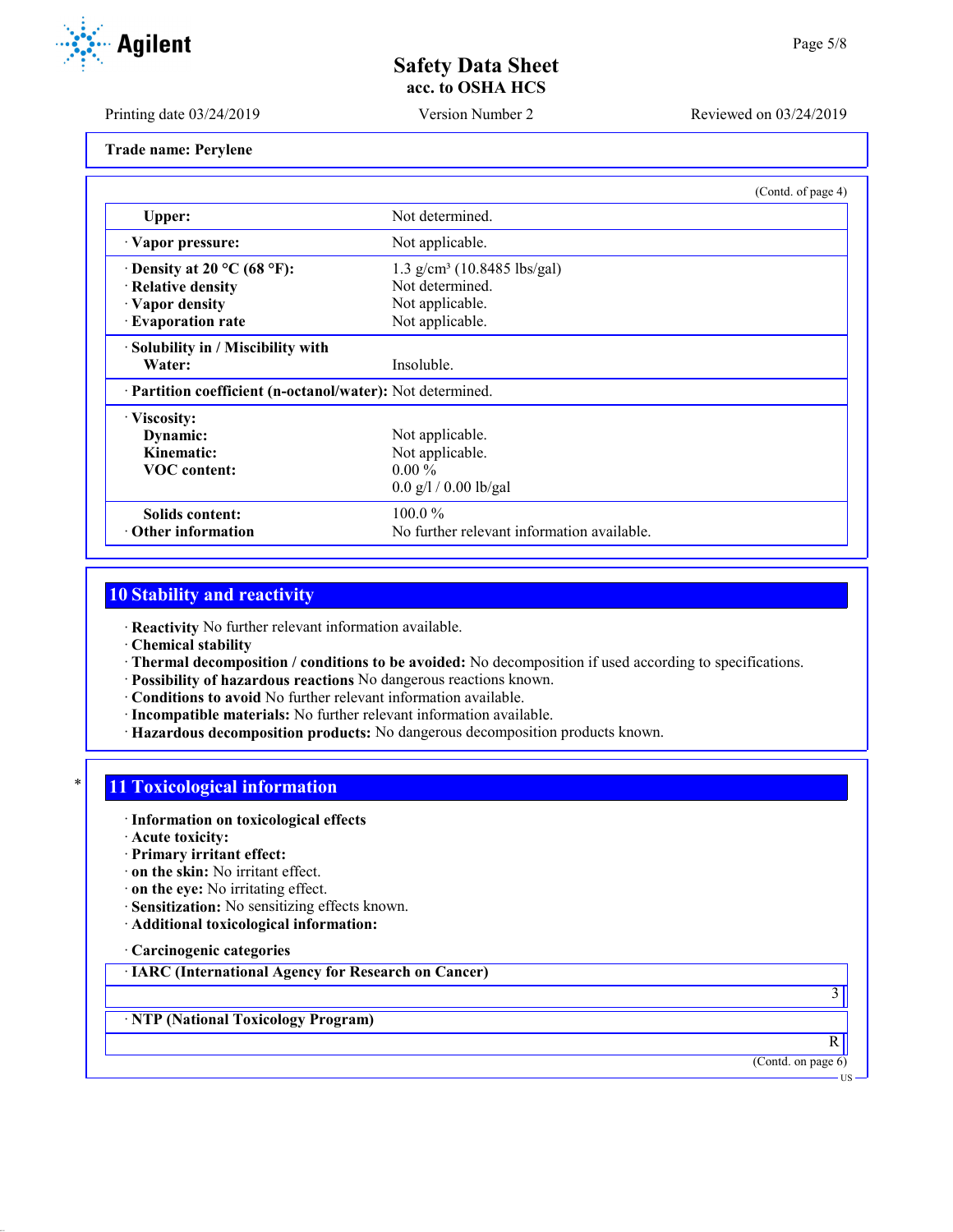Printing date 03/24/2019 Version Number 2 Reviewed on 03/24/2019

**Trade name: Perylene**

· **OSHA-Ca (Occupational Safety & Health Administration)**

Substance is not listed.

# **12 Ecological information**

- · **Toxicity**
- · **Aquatic toxicity:** No further relevant information available.
- · **Persistence and degradability** No further relevant information available.
- · **Behavior in environmental systems:**
- · **Bioaccumulative potential** No further relevant information available.
- · **Mobility in soil** No further relevant information available.
- · **Additional ecological information:**
- · **General notes:** Not hazardous for water.
- · **Results of PBT and vPvB assessment**
- · **PBT:** Not applicable.
- · **vPvB:** Not applicable.
- · **Other adverse effects** No further relevant information available.

### **13 Disposal considerations**

#### · **Waste treatment methods**

· **Recommendation:**

Must not be disposed of together with household garbage. Do not allow product to reach sewage system.

- · **Uncleaned packagings:**
- · **Recommendation:** Disposal must be made according to official regulations.

| $\ast$ |                                 |
|--------|---------------------------------|
|        | <b>14 Transport information</b> |
|        |                                 |

| $\cdot$ UN-Number<br>· DOT, ADN, IMDG, IATA                                                                 | not regulated   |                    |
|-------------------------------------------------------------------------------------------------------------|-----------------|--------------------|
| · UN proper shipping name<br>· DOT, ADN, IMDG, IATA                                                         | not regulated   |                    |
| Transport hazard class(es)                                                                                  |                 |                    |
| · DOT, ADN, IMDG, IATA<br>· Class                                                                           | not regulated   |                    |
| · Packing group<br>· DOT, IMDG, IATA                                                                        | not regulated   |                    |
| · Environmental hazards:                                                                                    | Not applicable. |                    |
| · Special precautions for user                                                                              | Not applicable. |                    |
| <b>Transport in bulk according to Annex II of</b><br><b>MARPOL73/78 and the IBC Code</b><br>Not applicable. |                 |                    |
|                                                                                                             |                 | (Contd. on page 7) |



(Contd. of page 5)

US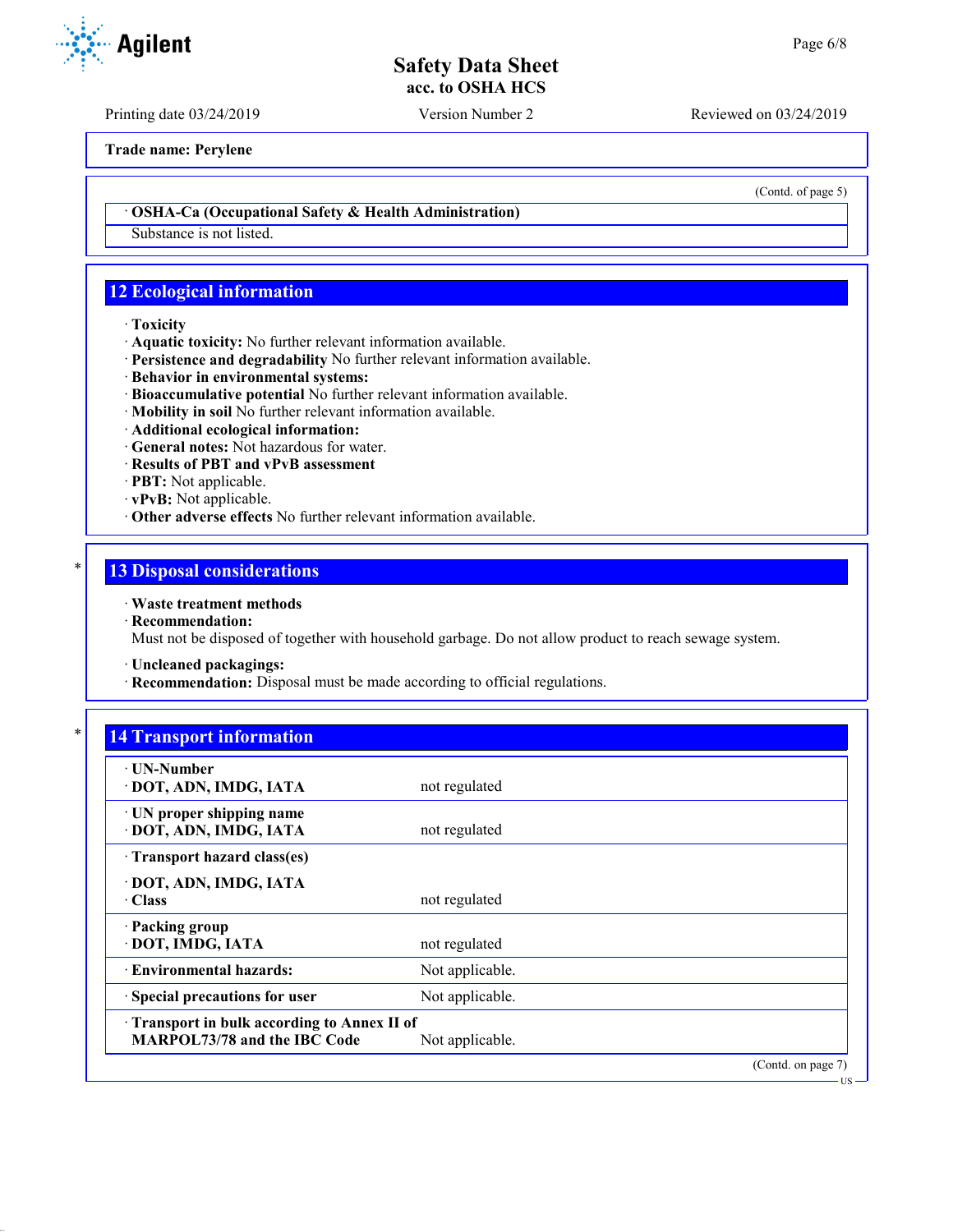Printing date 03/24/2019 Version Number 2 Reviewed on 03/24/2019

(Contd. of page 6)

**Trade name: Perylene**

· **UN "Model Regulation":** not regulated

## **15 Regulatory information**

· **Safety, health and environmental regulations/legislation specific for the substance or mixture** · **Sara**

· **Section 355 (extremely hazardous substances):**

Substance is not listed.

· **Section 313 (Specific toxic chemical listings):**

Substance is not listed.

· **TSCA (Toxic Substances Control Act):**

Substance is listed.

· **TSCA new (21st Century Act): (Substances not listed)**

198-55-0 perylene

· **Proposition 65**

· **Chemicals known to cause cancer:**

Substance is not listed.

· **Chemicals known to cause reproductive toxicity for females:**

Substance is not listed.

· **Chemicals known to cause reproductive toxicity for males:**

Substance is not listed.

· **Chemicals known to cause developmental toxicity:**

Substance is not listed.

· **Carcinogenic categories**

· **EPA (Environmental Protection Agency)**

Substance is not listed.

· **TLV (Threshold Limit Value established by ACGIH)**

Substance is not listed.

· **NIOSH-Ca (National Institute for Occupational Safety and Health)**

Substance is not listed.

· **National regulations:**

· **Information about limitation of use:**

Workers are not allowed to be exposed to this hazardous material. Exceptions can be made by the authorities in certain cases.

· **Chemical safety assessment:** A Chemical Safety Assessment has not been carried out.

#### **16 Other information**

The information contained in this document is based on Agilent's state of knowledge at the time of preparation. No warranty as to its accurateness, completeness or suitability for a particular purpose is expressed or implied.

· **Department issuing SDS:** Document Control / Regulatory